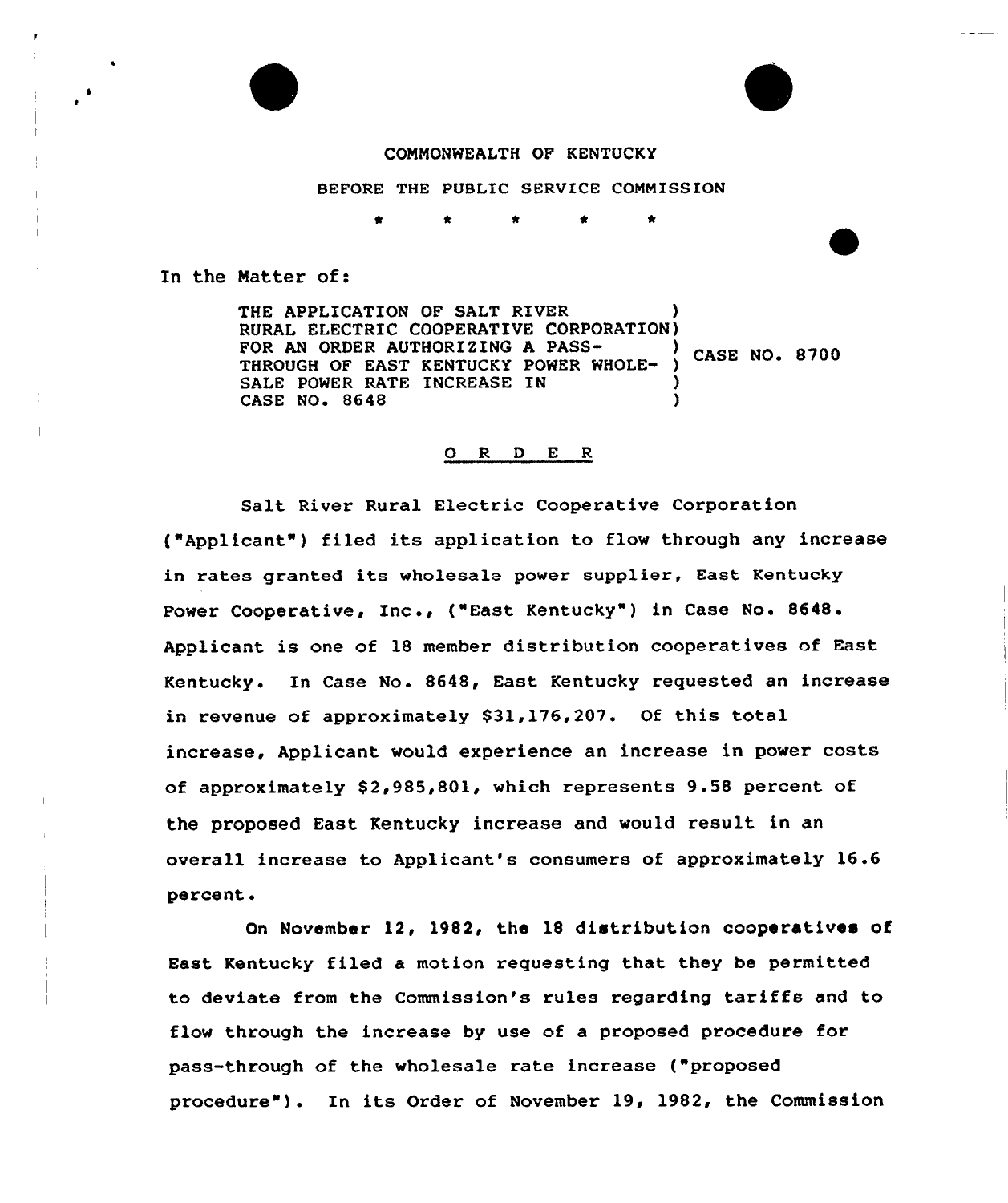

authorized Applicant to deviate from the rules on tariffs and approved the utilization of the proposed procedure.

Hearings wexe held on February 10, 1983, at the Commission's offices in Frankfort, Kentucky. Owens-Illinois Inc., ("0-I") was the only intervenor .

Applicant proposed to increase the demand charge for rate class LPR-1 to the same level as the East Kentucky demand charge and to reduce the LPR-1 energy charges to apply Applicant's overall percentage of increase to class LPR-1. The Commission is of the opinion that the increased demand charge is reasonable and should be approved as it reflects Applicant's cost to serve class LPR-1. However, the Commission does not approve applying Applicant's overall percentage of increase to class LPR-l.

Sub-section 2(l) of the proposed procedure provides that rates to large power consumers located at, and served directly from, a distribution substation should be increased by the identical amounts that East Kentucky's charges are increased. The method used to flow-through East Kentucky's incxease in Case No. 8400, Adjustment of Rates for Wholesale Electric Power to Nember Cooperatives of East Kentucky Power Cooperative, Inc., had a similar provision.<sup>1</sup> In its filings in this case and flow-through Case No. 8415, Applicant did not indicate that

<sup>1</sup> Order dated February 3, 1982, in Case No. 8415, Application to Flew-through Wholesale Electric Power Cost in Rate Case No. 8400 by Purchase Power Adjustment Clause, and Section <sup>2</sup> of draft of Purchased Power Adjustment Clause regulation sent to jurisdictional electric companies in January 1982.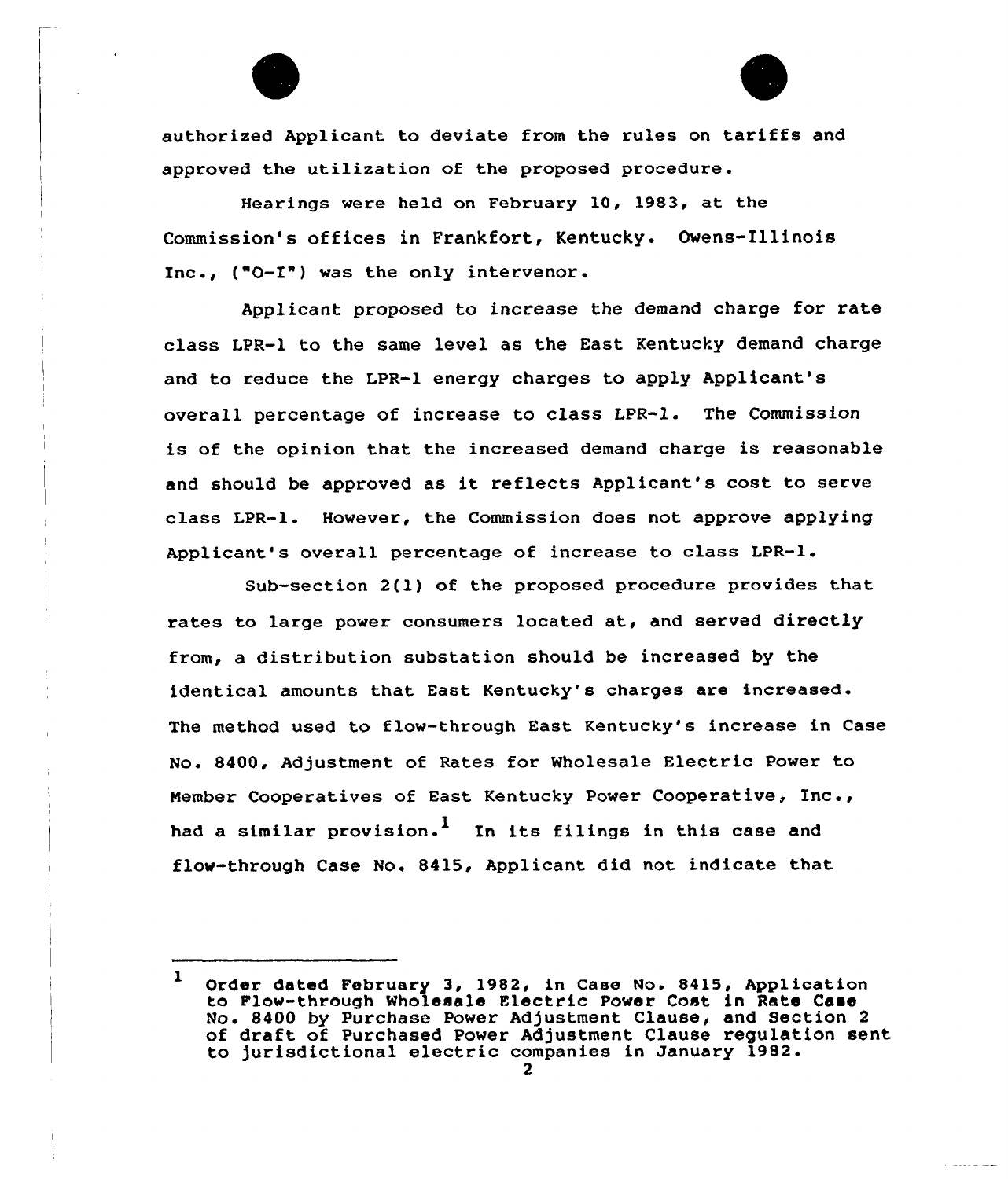

LPR-1 customers were served directly from distribution substations. Mr. Kenneth Hazelwood, Applicant's manager, testified that both customers on the LPR-1 rate were served directly from substations and meters owned by East Kentucky.<sup>2</sup> In both this case and Case No. 8415 Applicant proposed to calculate the increase to class LPR-1 by the method used for customers served from Applicant's distribution system, a uniform KNH adder in Case No. 8415 and a uniform percentage of increased revenue in this case.

0-I maintained that the uniform percentage of increase in this case would generate \$42,000 in revenues greater than the increased cost to serve LPR-1 at East Kentucky's proposed rates. 0-I further contended that the method used in flow-through Case No. &415 and Case No. 8008, Application of Salt River Rural Electric Cooperative Corporation for an Order Authorizing a Pass-through of East Kentucky Power wholesale Power Rate Increase in Case No. 7981, resulted in respective increases to rate class LPR-1 of \$69,000 and \$150,000 more than if a uniform percentage of increase had been used. 0-I requested that the proposed LPR-1 KWH charges be reduced by \$262,000 to reflect these alleged excessive increases.

The Commission notes that 0-I favors the uniform percentage method in Case Nos. <sup>8008</sup> and 8415 in which it results in a lower increase to class LPR-1 and opposes the same method in this case in which it results in <sup>a</sup> higher increase to class

<sup>2</sup> Transcript of Evidence, February 10, 1983, pages 11-12.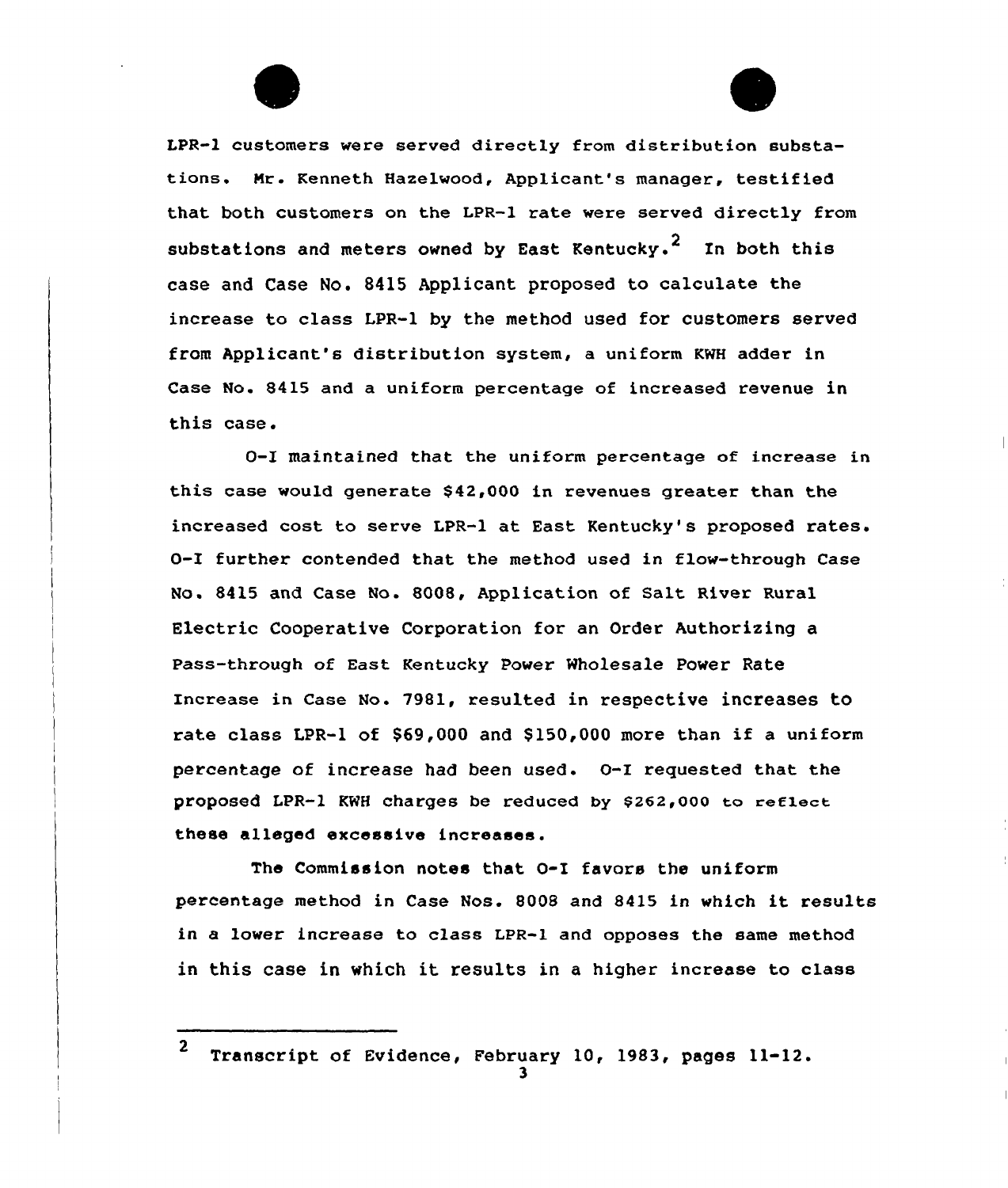LPR-1. <sup>A</sup> review of the records in Case Nos. 8008 and 8415 shows that the procedure which the Commission approved for Case No. 8008 was correctly applied, but that the procedure approved for case No. 8415 was inadvertently not applied because the information in that case did not indicate that any customers were served directly from substations and meters owned by East Kentucky. The Commission has determined that this resulted in an increase to class LPR-1 approximately \$15,800 greater than if the procedure had been correctly applied.

Therefore the Commission denies O-I's requested \$262,000 reduction in the LPR-1 KWH charges. The Commission is of the opinion that a fair revenue increase to be applied to rate class LpR-1 is the increase determined under subsection 2(l) of the proposed procedure of approximately \$200,600 less \$15,800 or approximately \$184,800. This increase tracks applicant's increased cost to serve LPR-1 due to East Kentucky'8 increase in Case No. 8648 and reflects the Commission's intent in Case No. 8415.

The Commission, having considered the evidence of record and being advised, is of the opinion and finds that:

(1) The actual increase allowed East Kentucky in Case No. 8648 is \$18,849,182 which will result in an increase in power costs to Applicant of \$1,805,415.

(2} Applicant's financial condition would be materially impaired if it were not allowed to recover the increased wholesale power costs allowed in Case No. 8648.

4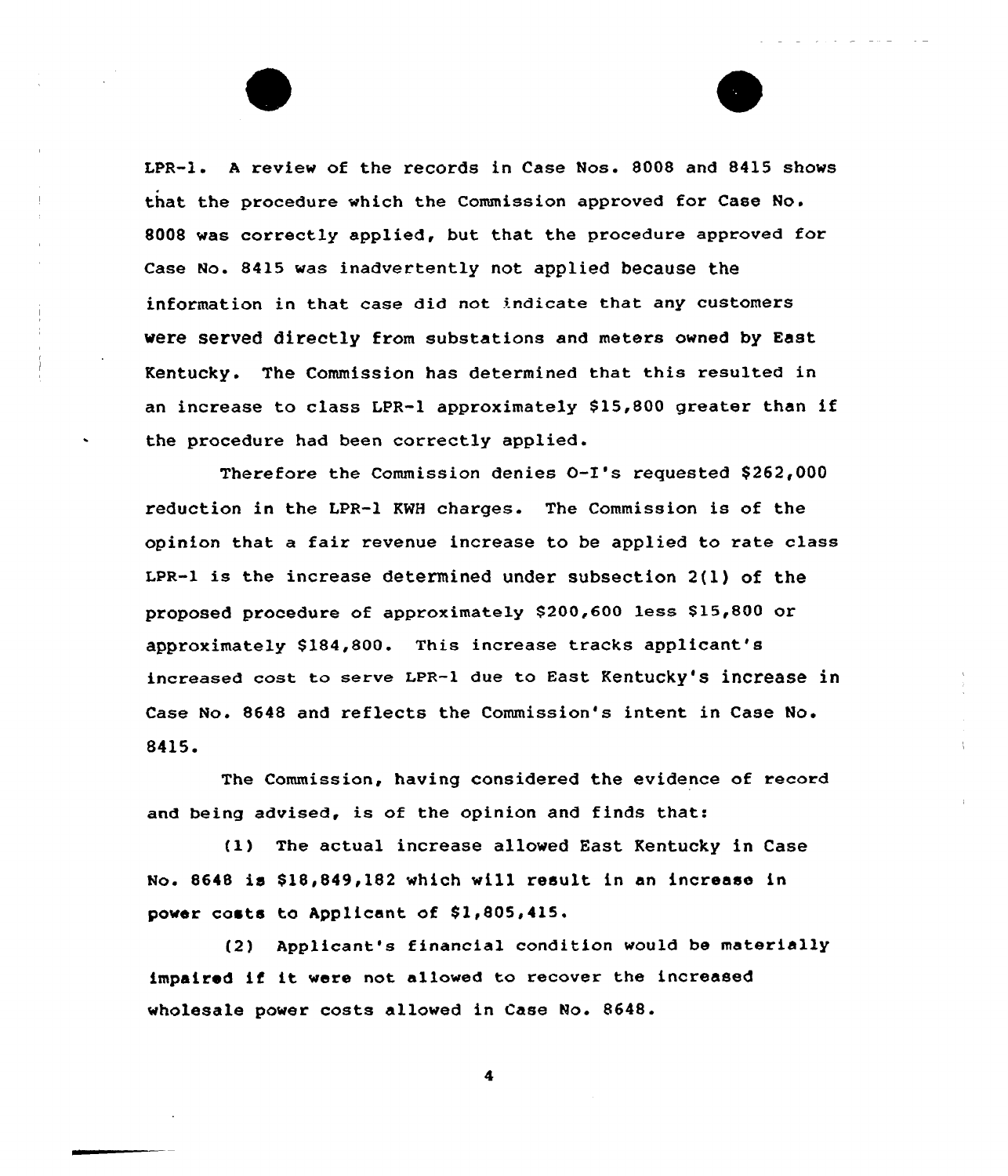

(3) The revised rates and charges in Appendix <sup>A</sup> are designed to reflect only the increased power costs from East Kentucky allowed in the final Order in Case No. 8648.

(4) The flow-through of the wholesale power costs will not result in any additional net margin to Applicant.

IT IS THEREFORE ORDERED that Salt River Rural Electric Cooperative Corporation be and it hereby is authorized to flow through the increased power costs resulting from the rate increase granted its wholesale power supplier, East Kentucky Power Cooperative, Inc., in Case No. 8648.

IT IS FURTHER ORDERED that the rates in Appendix <sup>A</sup> shall be placed into effect on the effective date of the East Kentucky wholesale power increase.

IT IS FURTHER ORDERED that Salt River Rural Electric Cooperative Corporation shall, within 20 days from the date of this Order, file its revised tariff sheets setting out the rates and charges approved herein.

Done at Frankfort, Kentucky, this 1st day of April, 1983.

PUBLIC SERVICE CONNISSION

Vyce Chairma

) QP~c( ci 'Lr pea. Commissione

**ATTEST:** 

**Secretary** 

 $\mathbf S$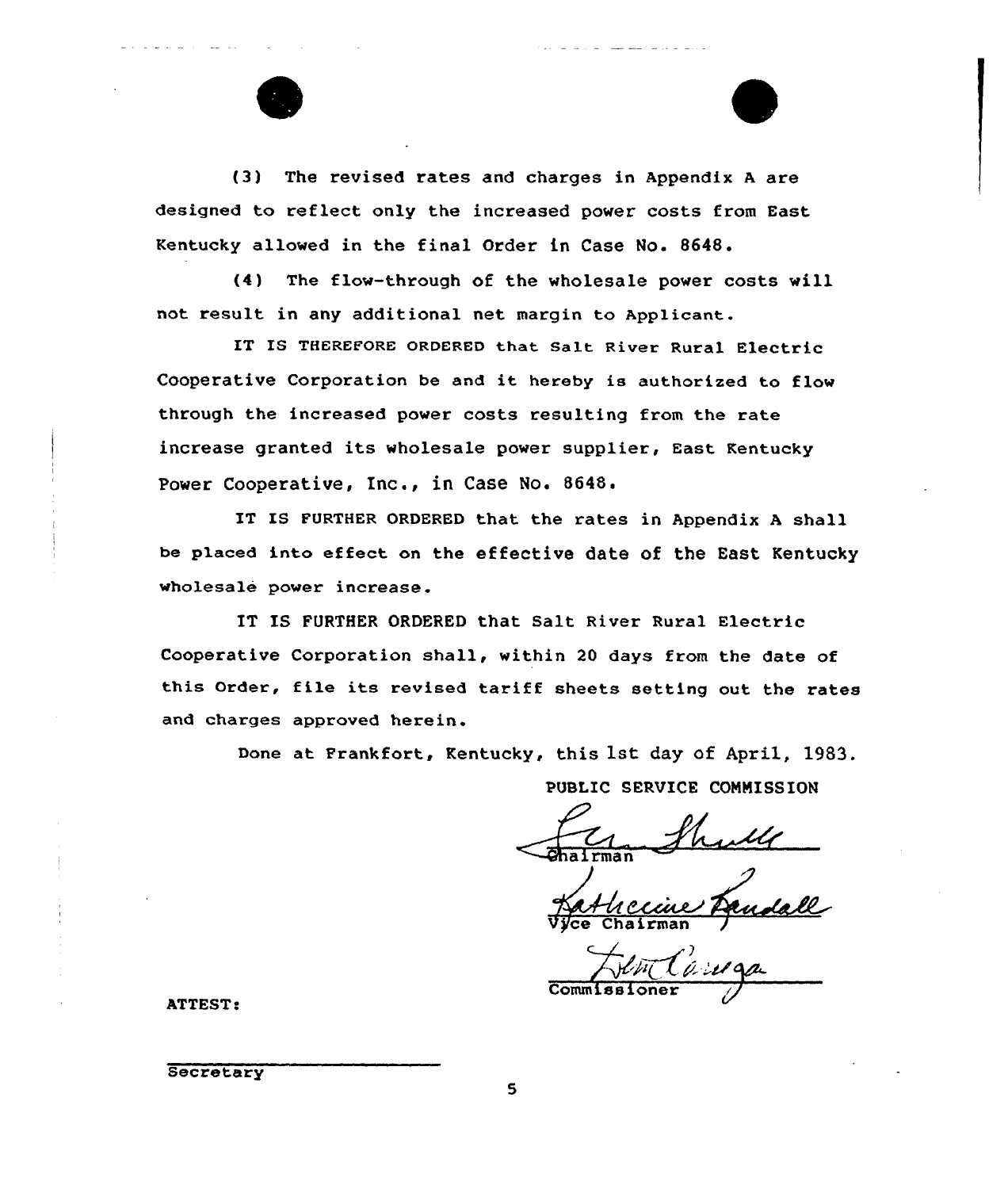



# APPENDIX

APPENDIX TO AN ORDER OF THE KENTUCKY PUBLIC SERVICE COMMISSION IN CASE NO. 8700 DATED APRIL 1, 1983

The following rates and charges are prescribed for the customers in the area served by Salt River Rural Electric Cooperative Corporation. All other rates and charges not specifically mentioned herein shall remain the same as those in effect under authority of this Commission prior to the date of this Order.

# SCHEDULE A-5<br>FARM AND HOME SERVICE\*

# Type of Service:

Single phase, 60 cycles, at available secondary voltage.

Rates:

| First<br>Next |  |  |  | 60 KWH Per Month<br>Next 100 KWH Per Nonth<br>Next 800 KWh Per Nonth<br>Next 1,000 KWH Per Month<br>Over 2.000 KWH Per Month | 40 KUH Per Month (minimum bill) |  | \$6.08 Per Month<br>.07154 Per KWH<br>$.05874$ Per KWH<br>$.05594$ Per KWH<br>.05294 Per KWH<br>$.04894$ Per KVH |  |  |
|---------------|--|--|--|------------------------------------------------------------------------------------------------------------------------------|---------------------------------|--|------------------------------------------------------------------------------------------------------------------|--|--|
|---------------|--|--|--|------------------------------------------------------------------------------------------------------------------------------|---------------------------------|--|------------------------------------------------------------------------------------------------------------------|--|--|

## Minimum Charge:

The minimum monthly charge under the above rate shall be \$6.08 where 25 KVA or less transformer capacity is required. For members requiring more than 25 KVA transformer capacity, the minimum monthly charge shall be increased at the rate of .75 of each additional KVA or fraction thereof required. Payment of the minimum charge shall entitle the member in all cases to the use of the number of kilowatt hours, corresponding to the minimum of the number of kilowatt hours, corresponding to the minimum charge in accordance with the foregoing rate.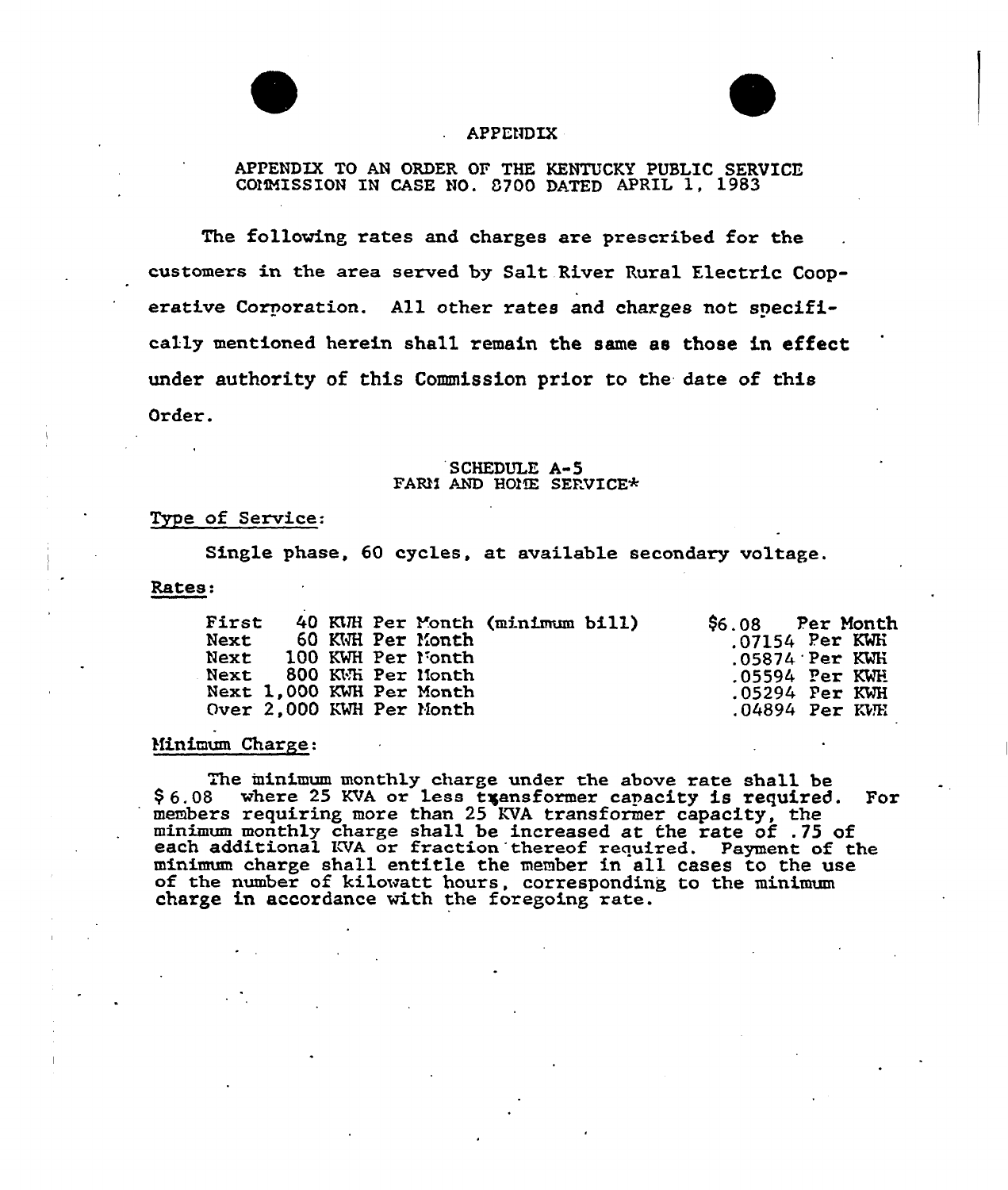

# SCHEDULE B-2 COMMERCIAL AND SYALL POWER SERVICE\*

#### Rates:

| First<br>Next<br>Next<br>Next |  | 60 KWH Per Month<br>200 KWH Per Month<br>700 KWH Per Month | 40 KWH Per Month (minimum bill)<br><b>Contract Contract</b> | $$6.39$ Per Month<br>$.10859$ Per KWH<br>$.08529$ Per KWH<br>$.06809$ Per KWH |  |
|-------------------------------|--|------------------------------------------------------------|-------------------------------------------------------------|-------------------------------------------------------------------------------|--|
| Over 1,000 KWH Per Month      |  |                                                            |                                                             | $.06009$ $\Gamma$ er $KWH$                                                    |  |

## Minimum Charge:

The minimum monthly charge under the above rate shall be \$ 6.39 where 37.5 KVA or less of transformer capacity is required. For consumers requiring more than 37.5 KVA of transformer capacity the minimum monthly charge shall be increased at the rate of .75 for additional KVA or fraction thereof required. When the minimum charge is increased in accordance with the terms of this section, additional energy shall be included in accordance with the foregoing rate.

SCHEDULE LLP-1<br>LARGE POWER SERVICE (Over 37.5 LARGE POWER SERVICE (Over  $37.5$  - Under 500 KW)\*

#### Rates:

- \$ 5.58 per month per KW of Billing Demand plus Energy Charges of:
- .05264 per-LWII for the first <sup>50</sup> KWH used per month per KW of billing demand.
- \$ .04464 per KMH for the next 50 KWH used per month per KW of billing demand.
- \$ .04244 per KWH for all remaining KWH used per month.

## SCHEDULE LLP-2 LARGE POWER 500 KW UNDER 3,000 KW\* (Secondary Voltage)

#### Rates:

#### Demand Charge

\$ 5.58 Per Month per KW of Billing Demand

#### Energy Charge .

|             | <b>First 20.000 KWH Per Month</b> | $$.05341$ Per KWH |
|-------------|-----------------------------------|-------------------|
| Next        | 20.000 KWH Per Month              | .04061 Per KWN    |
| <b>Over</b> | 40,000 KWH Per Month              |                   |

 $-2-$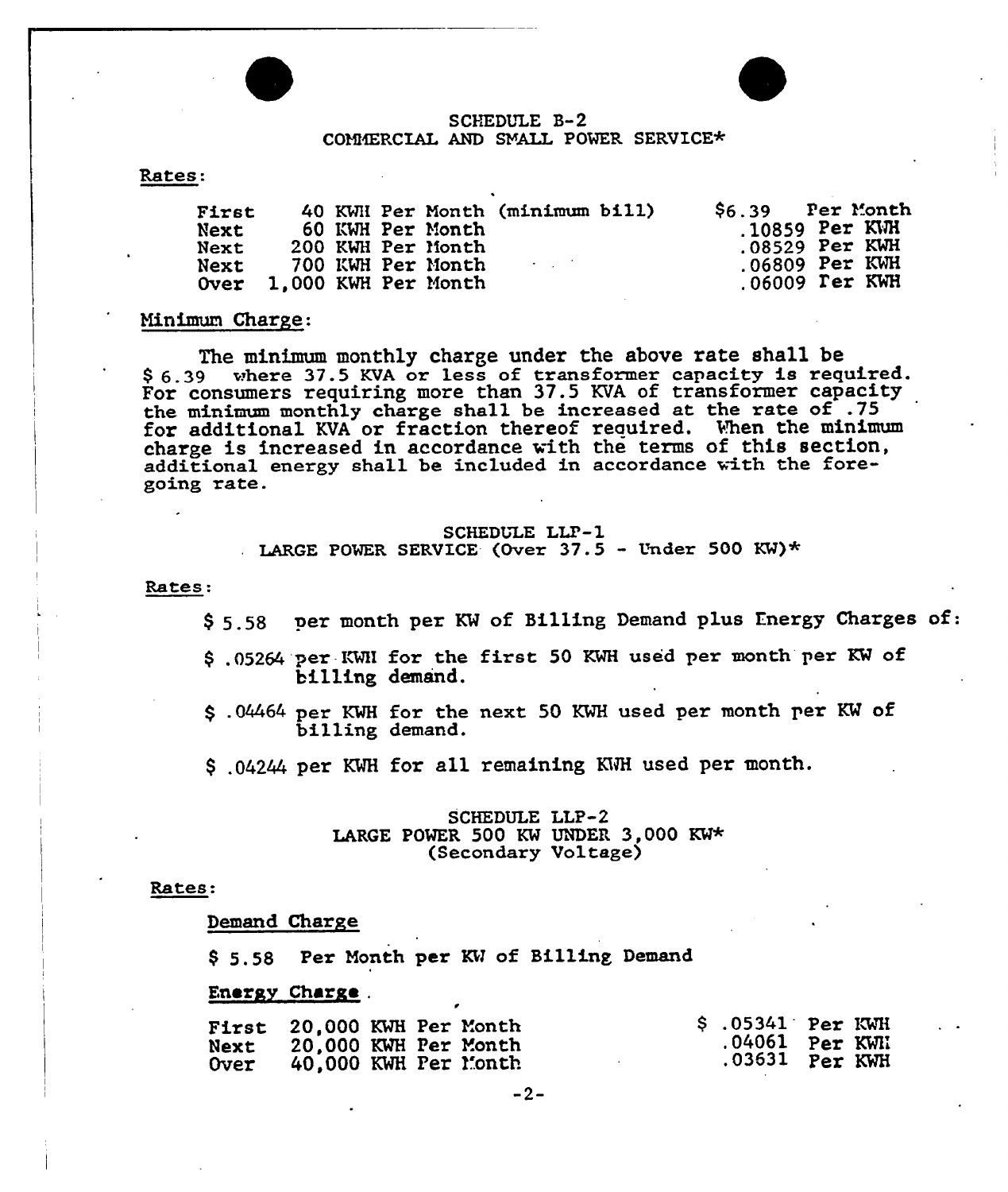

# SCHEDULE OL OUTDOOR LIGHTING SERVICE\*

# Rate Per Fixture:

|  | Mercury 100 to 200 Watts<br>Mercury 200 to 450 Watts<br>Mercury 450 to 1200 Watts | $$5.69$ Per Month<br>9.11 Per Month<br>15.16 Per Month |
|--|-----------------------------------------------------------------------------------|--------------------------------------------------------|
|  |                                                                                   |                                                        |

# SCHEDULE OL-1 STREET LIGHTING SERVICE\*

#### Rates:

| <b>First</b><br>Next<br><b>Next</b><br>Next<br>Over: |  |  |  | 60 KWH Per Month<br>100 KWH Per Month<br>300 KWH Per Month<br>500 KWH Per Month | 40 KWH Per Month (minimum bill) |  | S6.85<br>$.09226$ Per KWH<br>$.07086$ Per KWH<br>$.05656$ Per KWE<br>$.04496$ Per KWh |  | <b>Per Month</b> |
|------------------------------------------------------|--|--|--|---------------------------------------------------------------------------------|---------------------------------|--|---------------------------------------------------------------------------------------|--|------------------|
|------------------------------------------------------|--|--|--|---------------------------------------------------------------------------------|---------------------------------|--|---------------------------------------------------------------------------------------|--|------------------|

# SCHEDULE LLP-3<br>LARGE POWER 500 KW - 3,000 KW\* (Primary Voltage)

#### Rates

#### Demand Charge

\$ 5.58 Per Month per KH of Billing Demand

# Energy Charge

|      | <b>First</b> 20,000 KWH Per Month |  | $$.05971$ Per KWH         |  |
|------|-----------------------------------|--|---------------------------|--|
| Next | 20,000 KWH Per Month              |  | $.04601$ $\text{Per KWH}$ |  |
| 0ver | 40,000 KWH Per Month              |  | $.04171$ Per KWH          |  |

# SCHEDULE LPR-1 LARGE POWER 3,000 KW AND OVER\*

## Rates:

Demand Charge

\$ 8.23 Per Nonth per KW of Billing Demand

# Energy Charge

| First<br>Next | 100,000 KWH Per Month<br>900,000 KWH Per Month<br>Over 1,000,000 KWH Per Month | $$.04836$ Per KWH<br>$.03336$ Per KWH<br>$.02856$ $Per$ $KWH$ |  |
|---------------|--------------------------------------------------------------------------------|---------------------------------------------------------------|--|
|               |                                                                                |                                                               |  |